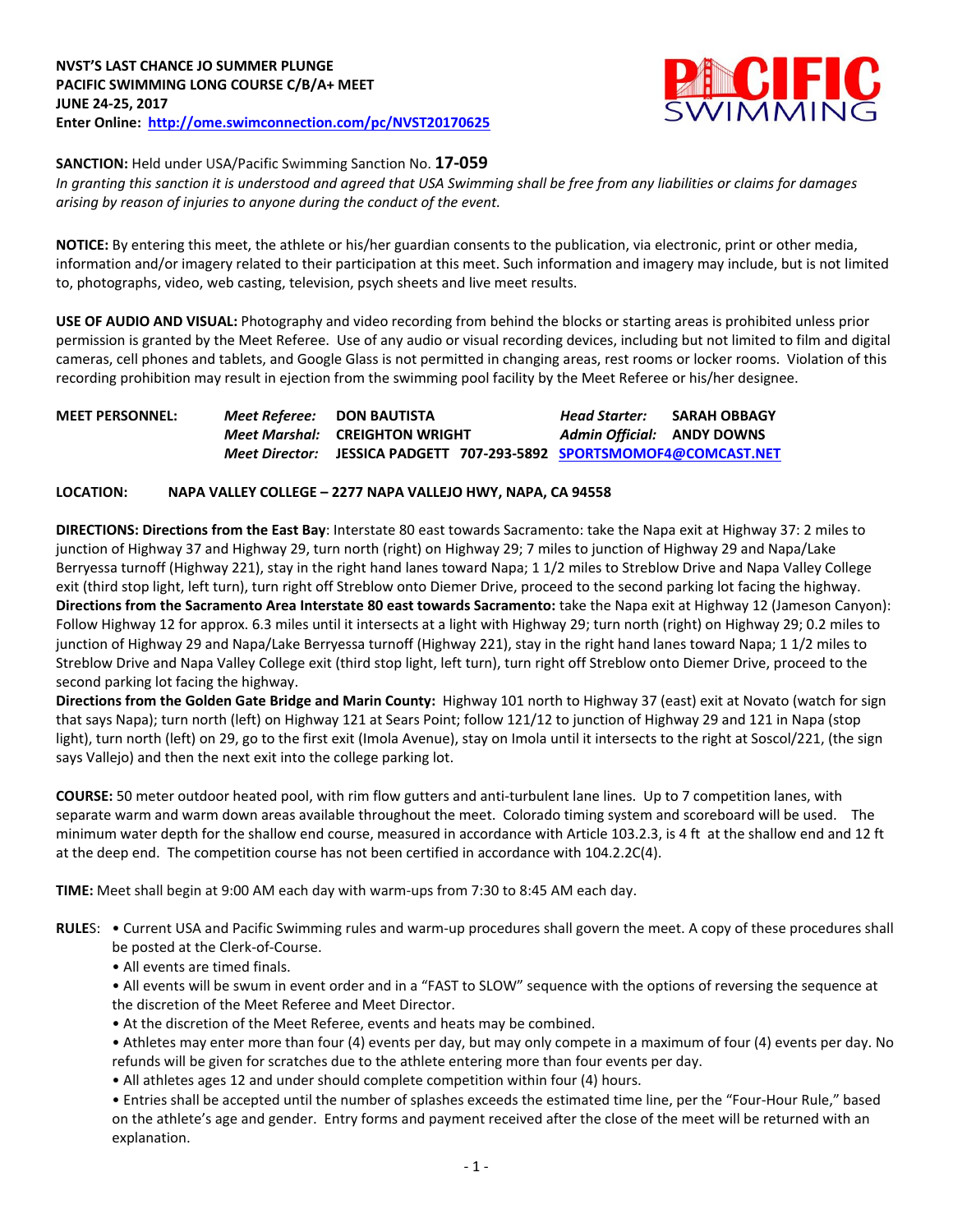• If local conditions warrant it the Meet Referee, with the concurrence of the Meet Director, may require a mandatory scratch down. Immediate cash refunds shall be made for any mandatory scratches.

• EXCEPT OPEN events, no-time entries shall be accepted and placed in the slowest heats.

• All OPEN events may be swum in alternate girls' and boys' heats, or in combined heats of girls and boys at the discretion of the Meet Referee and/or Meet Director.

• In order to enter the OPEN events, the athlete shall have met the listed qualifying time or have coach verification. If the athlete's coach is to verify the athlete's ability to achieve the minimum entry time per Pacific Swimming Rule 4A2, please contact the Meet Director and Meet Referee.

• Athletes in the 1500 and 800 freestyle events shall provide their own lap counters and timers.

• Athletes entering the OPEN events (400 I.M., 400 Free, 200 Breast, 800 Free, 1500 Free), shall have met the minimum time standards.

**• All coaches and deck officials shall display their current USA Swimming membership cards in a visible manner**. **Deck Pass may also be used to prove current registration status.** 

**UNACCOMPANIED ATHLETES:** Any USA Swimming athlete-member competing at the meet shall be accompanied by a USA Swimming member-coach for the purposes of athlete supervision during warm-up, competition and warm-down. If a coach-member of the athlete's USA Swimming Club does not attend the meet to serve in said supervisory capacity, it is the responsibility of the athlete or the athlete's legal guardian to arrange for supervision by a USA Swimming member-coach. The meet director or meet referee may assist the athlete in making arrangements for such supervision; however, it is recommended that such arrangements be made in advance of the meet by the athlete's USA Swimming Club Member-Coach.

**RACING STARTS:** Any athlete entered in the meet shall be certified by a USA Swimming member-coach as being proficient in performing a racing start, or shall start each race from within the water. When unaccompanied by a USA Swimming member coach, it is the responsibility of the athlete or the athlete's legal guardian to ensure compliance with this requirement.

## **RESTRICTIONS:**

- Smoking and the use of other tobacco products is prohibited on the pool deck, in the locker rooms, in spectator seating on standing areas and in all areas used by athletes, during the meet and during warm-up periods.
- Sale and use of alcoholic beverages is prohibited in all areas of the meet venue.
- No glass containers are allowed in the meet venue.
- No propane heater is permitted except for snack bar/meet operations.
- All shelters shall be properly secured.
- Changing into or out of swimsuits other than in locker rooms or other designated areas is prohibited.
- No pets allowed on deck, other than service assistance animals.

• Destructive devices, to include but not limited to, explosive devices and equipment, firearms (open or concealed), blades, knives, mace, stun guns and blunt objects are strictly prohibited in the swimming facility and its surrounding areas. If observed, the Meet Referee or his/her designee may ask that these devices be stored safely away from the public or removed from the facility. Noncompliance may result in the reporting to law enforcement authorities and ejection from the facility. Law enforcement officers (LEO) are exempt per applicable laws.

**• ONLY HOSTING CLUB, VENDOR AND COACHES' TENTS ARE ALLOWED ON THE POOL DECK.** 

# **• ONLY COACHES, ATHLETES, TIMERS AND MEET STAFF ARE ALLOWED BEHIND THE STARTING BLOCKS WHEN MEET IS IN SESSION.**

• Operation of a drone, or any other flying apparatus, is prohibited over the venue (pools, athlete/coach areas, spectator areas and open ceiling locker rooms) any time athletes, coaches, officials and/or spectators are present.

• No food, drink, cameras or any type of recording device are prohibited in the locker rooms or behind starting blocks.

**ELIGIBILITY:** • Athletes shall be current members of USA Swimming and enter their name and registration number on the meet entry card exactly as they are shown on their Registration Card. If this is not done, it may be difficult to match the athlete with the registration database. The meet host shall check all athlete registrations against the SWIMS database and if not found to be registered, the Meet Director shall accept the registration at the meet (a \$10 surcharge will be added to the regular registration fee). Duplicate registrations will be refunded by mail.

• Athletes in the "A" Division shall have met at least USA Swimming Motivational "A" minimum time standard. Athletes in the "B" Division shall have met at least the listed "B" minimum time standard. All entry times slower than the listed "B" time standard will be in the "C" Division.

• Entries with **"NO TIME" will be accepted except for the Open Events**.

• Entry times submitted for this meet may be checked against a computer database and may be changed in accordance with Pacific Swimming Entry Time Verification Procedures.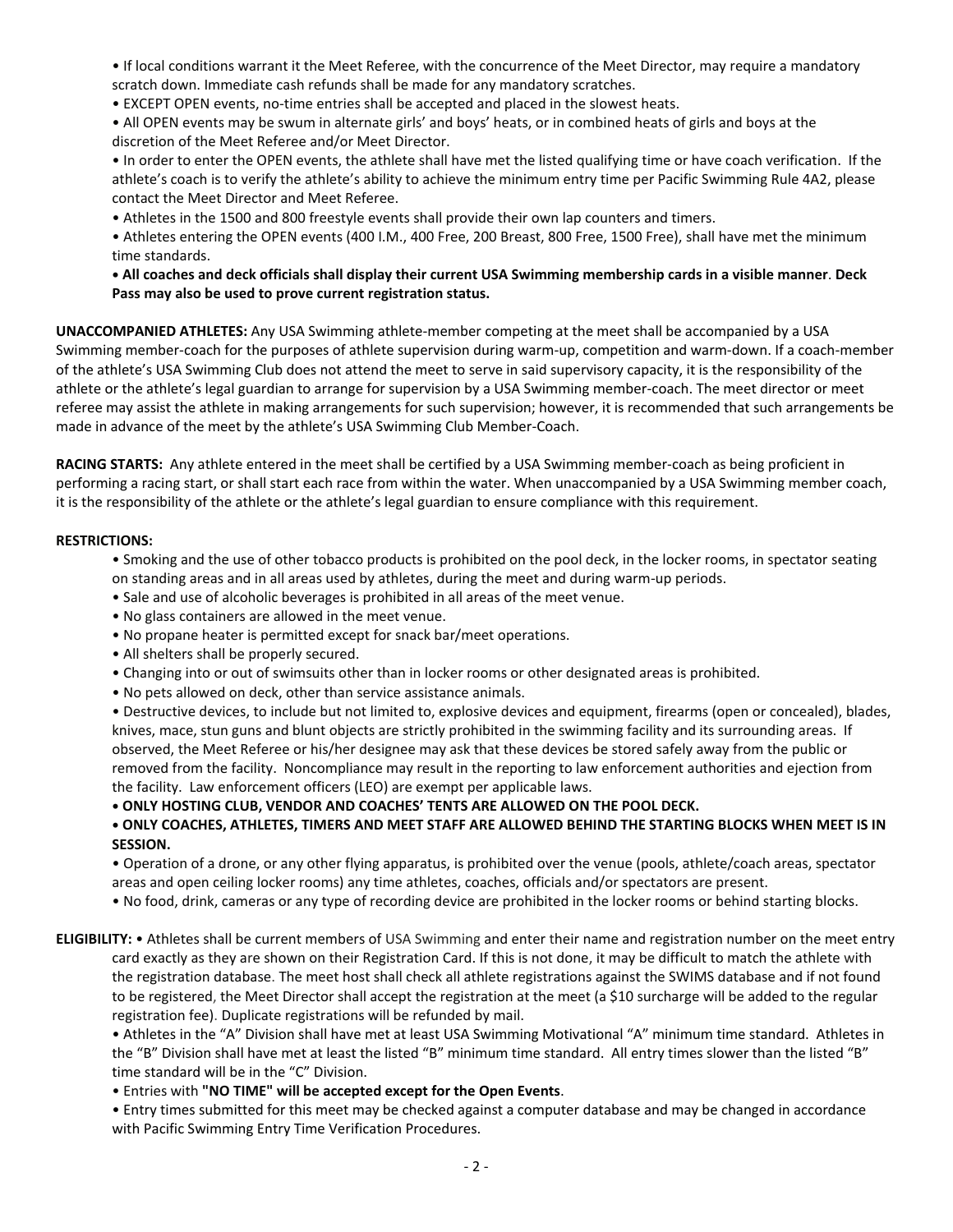- Disabled athletes are welcome to attend this meet and should contact the Meet Director or Meet Referee regarding any special accommodations on entry times and seeding per Pacific Swimming policy.
- Athletes 19 years of age and over may compete in the meet for time only, no awards. Such swimmers must have met standards for the 17-18 age group.
- The athlete's age will be the age of the athlete on the first day of the meet.

**ENTRY PRIORITY:** Entries from members of Zone 3 clubs (including unattached athletes training with those clubs), postmarked or entered on line by **May 15, 2017**, shall be given first priority for acceptance to the meet. All entries from other zones in Pacific Swimming or from other LSC's, postmarked or entered on line by the entry deadline shall be considered in the order they are received. **In addition to Zone 3 clubs, athletes who are members of or train with the following clubs may enter during the entry priority period: CCA and ONDA.**

**ENTRY FEES:** \$4.00 per event plus a \$10.00 participation fee per athlete. Entries will be rejected if payment is not sent at time of request. No refunds will be made, except mandatory scratch downs.

**ONLINE ENTRIES:** To enter online go to **<http://ome.swimconnection.com/pc/NVST20170625>** to receive an immediate entry confirmation. This method requires payment by credit card. Swim Connection, LLC charges a processing fee for this service, equal to \$1 per athlete plus 5% of the total Entry Fees. Please note that the processing fee is a separate fee from the Entry Fees. If you do not wish to pay the processing fee, enter the meet using a mail entry. **Entering online is a convenience, is completely voluntary, and is in no way required or expected of an athlete by Pacific Swimming.** Online entries shall be accepted through Wednesday, **June 14, 2017.** Please ensure that the athlete's name and date of birth in Swim Connection match what is shown on the athlete's USA Swimming Registration Card.

**MAILED OR HAND DELIVERED ENTRIES**: Entries shall be on the attached consolidated entry form. Forms shall be filled out completely and printed clearly with athlete's best time. Entries shall be postmarked by midnight, Monday, **June 12, 2017** or hand delivered by 6:30 p.m. Wednesday, **June 14, 2017**. No late entries will be accepted. Requests for confirmation of receipt of entries should include a self-addressed envelope.

## **Make check payable to**: "**NVST" or "Napa Valley Swim Team"**

## **Mail and Delivered entries to**: **Jessica Padgett, 120 W Macarthur St., Sonoma, CA 95476**

**CHECK-IN:** The meet shall be deck seeded. Athletes shall check-in at the Clerk-of-Course. No event shall be closed more than 30 minutes before the scheduled start of the session. Close of check-in for all individual events shall be no more than 60 minutes before the estimated time of the start of the first heat of the event. Athletes who do not check in shall not be seeded and shall not be allowed to compete in that event.

**SCRATCHES:** Any athletes not reporting for or competing in an individual timed final event that they have checked in for shall not be penalized.

## **AWARDS:**

- Individual events: Ribbons shall be awarded to the 1st-8th place finishers in the "A," "B," and "C" divisions, for each event and age group (8 & U, 9-10, 11-12, 13-14, 15-16, 17-18).
- OPEN events shall be swum in combined heats, with no awards being given.
- "A" medals shall be awarded to athletes achieving new "PC-A" times swam during this meet only**.**

# **AWARDS SHALL BE PICKED UP ON SUNDAY, THE LAST DAY OF THE MEET, BY A CLUB'S COACH OR CLUB REPRESENTATIVE. AWARDS SHALL NOT BE MAILED. NON-ZONE 3 CLUBS AND UNATTACHED ATHLETES SHALL COORDINATE WITH THE AWARDS DESK FOR PICK UP AND/OR DELIVERY OF AWARDS. FOR THOSE AWARDS NOT PICKED UP, PRE-PAID ENVELOPES SHALL BE PROVIDED. AWARDS SHALL NOT BE DISTRIBUTED INDIVIDUALLY THROUGHOUT THE MEET.**

**ADMISSION:** Free. 2-day program will be available for \$5.00

**SNACK BAR & HOSPITALITY:** A snack bar will be available throughout the competition. Coaches and working deck officials will be provided lunch. Hospitality will serve refreshments to timers and volunteers.

**MISCELLANEOUS:** No overnight parking is allowed. Facilities will not be provided after meet hours.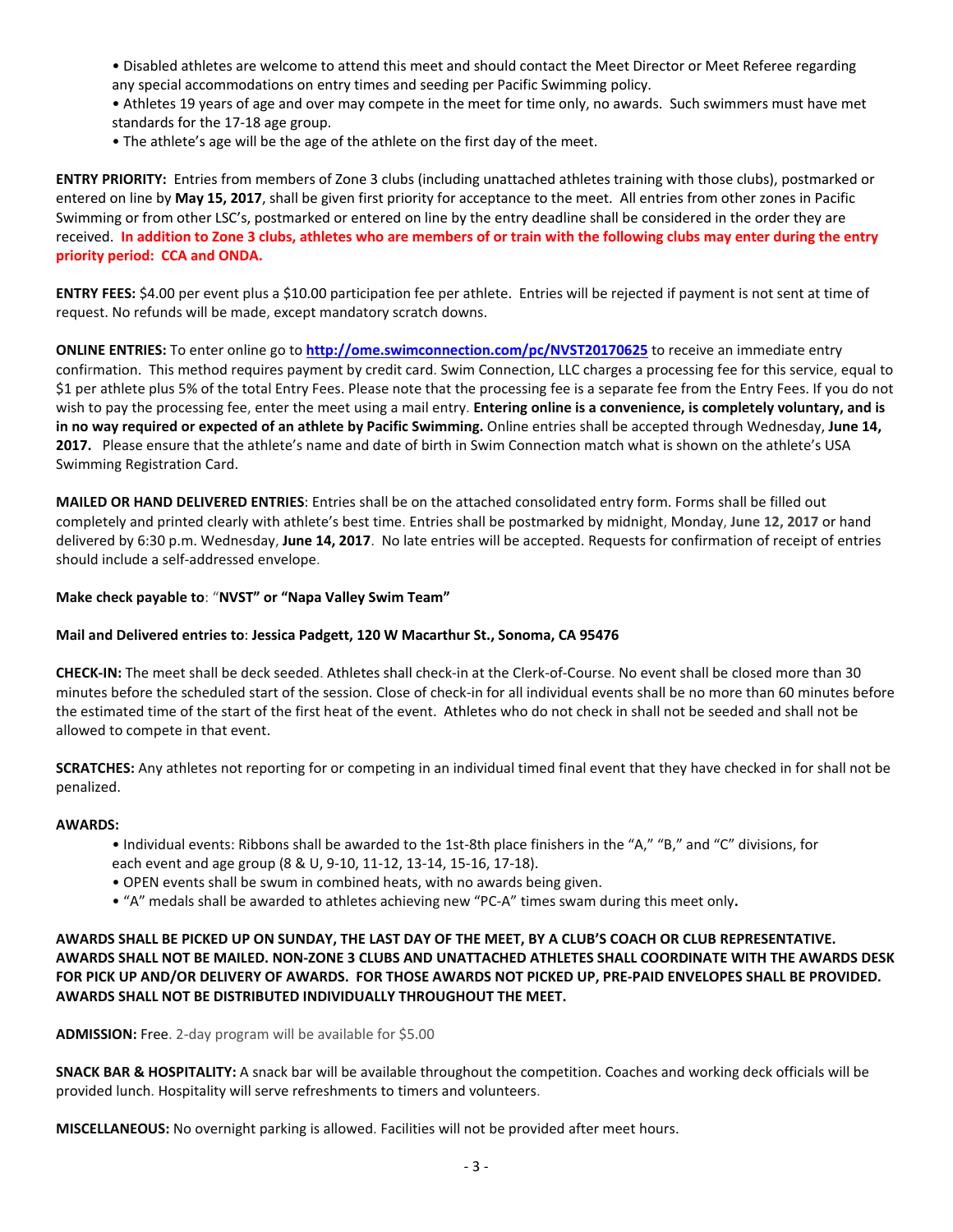**MINIMUM OFFICIALS:** At least seven days prior to the start of the meet, meet management (Meet Director and/or Meet Referee) shall contact a representative from each club participating in the meet, and provide a preliminary inventory of the officials that club is required to provide for each session. Each club shall, by the start of the meet, provide to the Meet Director or designee a list of Officials who have agreed to represent that club during each session of the meet.

At the meet, meet management shall conduct an inventory of officials, and shall compare the number of athletes entered in each session by each club with the number of officials present representing each club. If meet management certifies that a club has not provided sufficient officials for any session of the meet in accordance with the table below, excluding finals in a prelims and finals meet, the club will be fined \$100 per missing official per session of the meet.

| Club athletes entered in session | Trained and carded officials requested |
|----------------------------------|----------------------------------------|
| $1 - 10$                         |                                        |
| $11 - 25$                        |                                        |
| 26-50                            |                                        |
| $51 - 75$                        |                                        |
| 76-100                           |                                        |
| 100 or more                      |                                        |

\*Zone 3 will include assigned and working Colorado, Intermediary/ Chief Timing Judge, and Computer operator in the count of officials for a session although these positions are not carded. Zone 3 will accept uncarded Trainees in the count of officials for up to two sessions. Clubs may use officials "borrowed" from other clubs, or unattached officials at the meet who agree, to fulfill their obligation under the rule.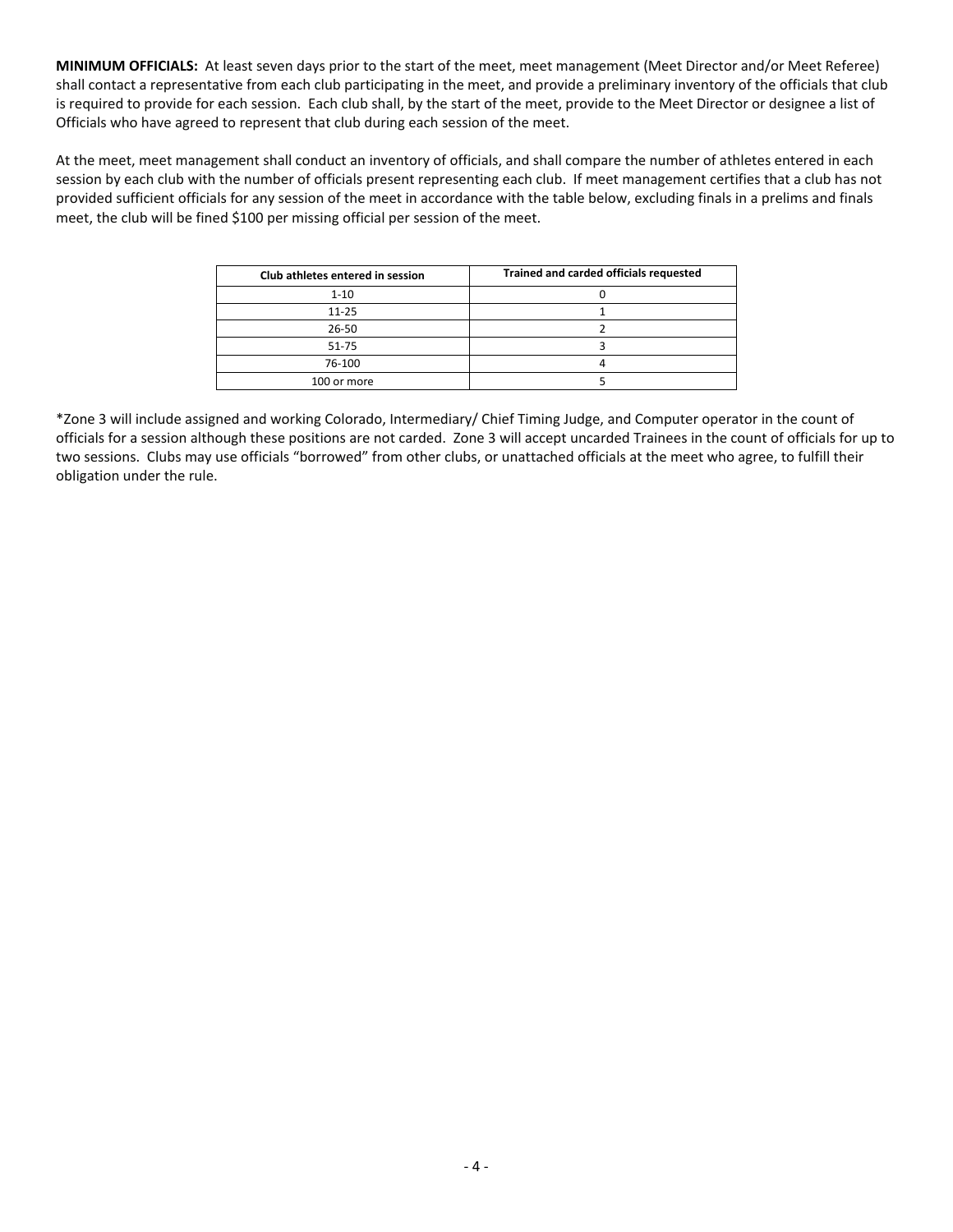| SATURDAY, JUNE 25, 2017 |                                                                                |                |               | <b>SUNDAY, JUNE 26, 2017</b>                                                     |
|-------------------------|--------------------------------------------------------------------------------|----------------|---------------|----------------------------------------------------------------------------------|
| <b>EVENT#</b>           | <b>EVENT</b>                                                                   | <b>EVENT#</b>  | <b>EVENT#</b> | <b>EVENT</b>                                                                     |
| $\mathbf{1}$            | <b>OPEN 400 IM</b><br>GIRLS MIN TIME: 7:04.49<br><b>BOYS MIN TIME: 6:52.29</b> | $\overline{2}$ | 37            | OPEN 400 FREE<br>GIRLS MIN TIME: 7:36.7<br><b>BOYS MIN TIME: 7:29.49</b>         |
| $\overline{3}$          | 13 & OVER 200 FREE                                                             | 4              | 39            | 13 & OVER 100 FLY                                                                |
| 5                       | 11-12 200 FREE                                                                 | 6              | 41            | 11-12 200 FLY                                                                    |
| $\overline{7}$          | <b>10 &amp; UNDER 200 FREE</b>                                                 | 8              | 43            | 10 & UNDER 100 FLY                                                               |
| 9                       | 13 & OVER 100 BREAST                                                           | 10             | 45            | 13 & OVER 100 FREE                                                               |
| 11                      | 11-12 50 BREAST                                                                | 12             | 47            | 11-12 100 FREE                                                                   |
| 13                      | <b>10 &amp; UNDER 100 BREAST</b>                                               | 14             | 49            | 10 & UNDER 100 FREE                                                              |
| 15                      | 13 & OVER 200 FLY                                                              | 16             | 51            | 11-12 100 BREAST                                                                 |
| 17                      | 11-12 100 FLY                                                                  | 18             | 53            | 10 & UNDER 50 BREAST                                                             |
| 19                      | 10 & UNDER 50 FLY                                                              | 20             | 55            | 13 & OVER 200 BACK                                                               |
| 21                      | 13 & OVER 100 BACK                                                             | 22             | 57            | 11-12 100 BACK                                                                   |
| 23                      | 11-12 50 BACK                                                                  | 24             | 59            | 10& UNDER 50 BACK                                                                |
| 25                      | <b>10 &amp; UNDER 100 BACK</b>                                                 | 26             | 61            | 13 & OVER 200 IM                                                                 |
| 27                      | 13 & OVER 50 FREE                                                              | 28             | 63            | 11-12 200 IM                                                                     |
| 29                      | 11-12 50 FREE                                                                  | 30             | 65            | 10 & UNDER 200 IM                                                                |
| 31                      | <b>10 &amp; UNDER 50 FREE</b>                                                  | 32             | 67            | OPEN 200 BREAST<br>GIRLS MIN TIME: 3:52.6<br><b>BOYS MIN TIME: 3:44.69</b>       |
| 33                      | 11-12 200 BACK                                                                 | 34             | 69            | OPEN 800 FREE<br><b>GIRLS MIN TIME: 13:26.7</b><br><b>BOYS MIN TIME: 13:11.6</b> |
| 35                      | OPEN 1500 FREE<br>GIRLS MIN TIME: 25:45.79<br>BOYS MIN TIME: 25:13.59          | 36             |               |                                                                                  |

| SATURDAY, JUNE 25, 2017 |                                                                                       |                |  |
|-------------------------|---------------------------------------------------------------------------------------|----------------|--|
| <b>EVENT#</b>           | <b>EVENT</b>                                                                          |                |  |
| $\mathbf{1}$            | <b>OPEN 400 IM</b><br><b>GIRLS MIN TIME: 7:04.49</b><br><b>BOYS MIN TIME: 6:52.29</b> | $\overline{2}$ |  |
| 3                       | 13 & OVER 200 FREE                                                                    | $\overline{4}$ |  |
| 5                       | 11-12 200 FREE                                                                        | 6              |  |
| $\overline{7}$          | <b>10 &amp; UNDER 200 FREE</b>                                                        | 8              |  |
| 9                       | 13 & OVER 100 BREAST                                                                  | 10             |  |
| 11                      | 11-12 50 BREAST                                                                       | 12             |  |
| 13                      | 10 & UNDER 100 BREAST                                                                 | 14             |  |
| 15                      | 13 & OVER 200 FLY                                                                     | 16             |  |
| 17                      | 11-12 100 FLY                                                                         | 18             |  |
| 19                      | 10 & UNDER 50 FLY                                                                     | 20             |  |
| 21                      | 13 & OVER 100 BACK                                                                    | 22             |  |
| 23                      | 11-12 50 BACK                                                                         | 24             |  |
| 25                      | <b>10 &amp; UNDER 100 BACK</b>                                                        | 26             |  |
| 27                      | 13 & OVER 50 FREE                                                                     | 28             |  |
| 29                      | 11-12 50 FREE                                                                         | 30             |  |
| 31                      | <b>10 &amp; UNDER 50 FREE</b>                                                         | 32             |  |
| 33                      | 11-12 200 BACK                                                                        | 34             |  |

Use the following URL to find the time standards: <http://www.pacswim.org/swim-meet-times/standards>